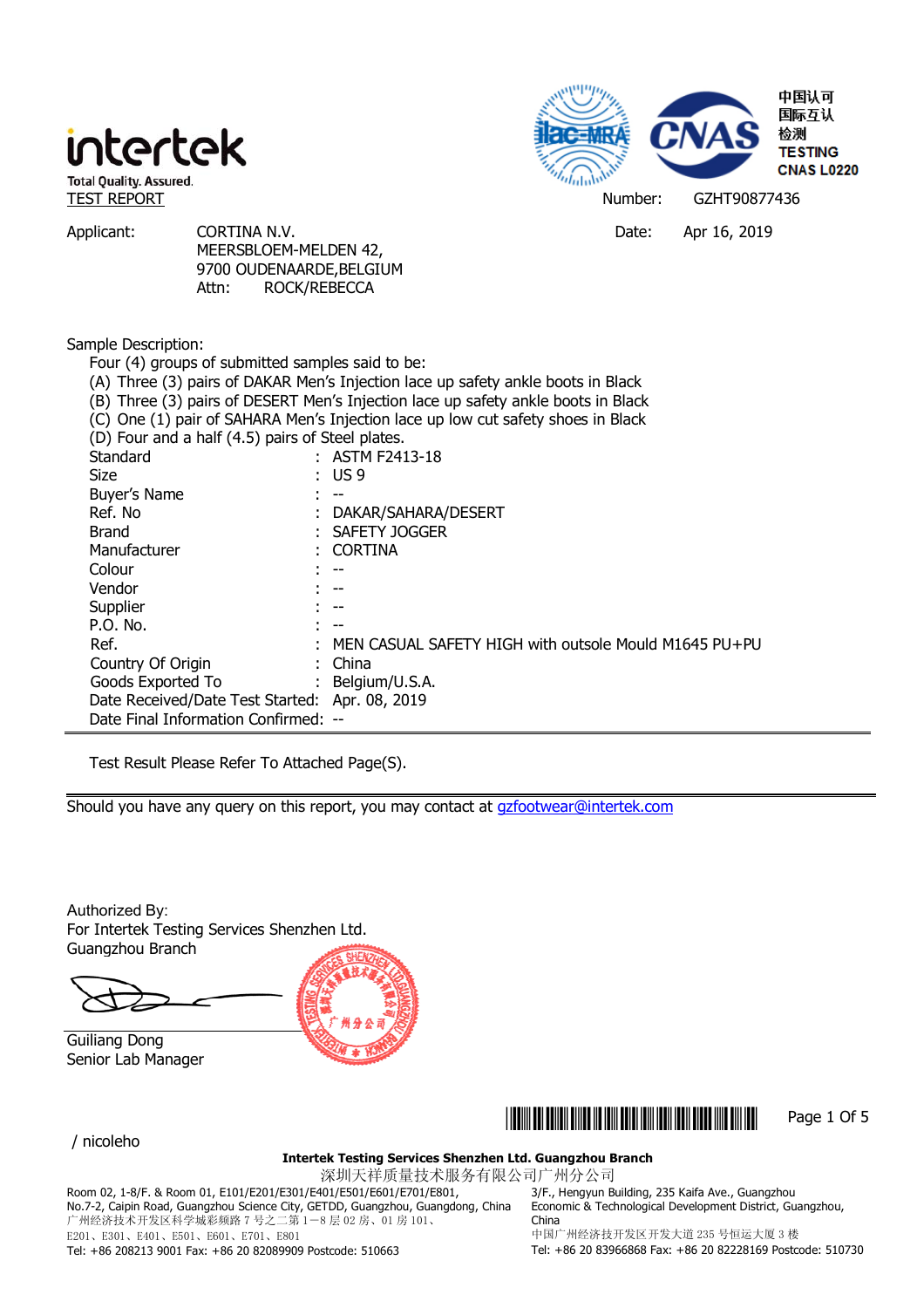

" Total Quality. Assured.<br>TEST REPORT Number: GZHT90877436 Tests Conducted (As Requested By The Applicant)

1 Protective Toe Impact Resistance (I) (ASTM F2412-18a, 5, Impact Force: 101.7 J (75 lbf), Testing Performed At 22 ℃ And 50 % RH)

|        | (A)                              | <b>ASTM F2413-18</b><br>Requirement | Pass / Fail |
|--------|----------------------------------|-------------------------------------|-------------|
|        | <b>Interior Height Clearance</b> |                                     |             |
| Left:  | 17.3 mm                          | $\ast$                              | Pass        |
| Right: | 19.6 mm                          | $\ast$                              | Pass        |
| Left:  | 15.7 mm                          | $\ast$                              | Pass        |
|        | (B)                              | <b>ASTM F2413-18</b><br>Requirement | Pass / Fail |
|        | Interior Height Clearance        |                                     |             |
| Left:  | $14.3 \text{ mm}$                | $\ast$                              | Pass        |
| Right: | 16.0 mm                          | $\ast$                              | Pass        |
| Left:  | 16.9 mm                          | $\ast$                              | Pass        |

Remark:  $* = 212.7$  mm

2 Protective Toe Compression Resistance (C) (ASTM F2412-18a, 6, Compression Force: 11 121 N (2 500 lbf), Testing Performed At 22 ℃ And 50 % RH)

|         |       |                | (A)                              | <b>ASTM F2413-18</b> | Pass/Fail |
|---------|-------|----------------|----------------------------------|----------------------|-----------|
|         |       |                |                                  | Requirement          |           |
|         |       |                | <b>Interior Height Clearance</b> |                      |           |
| Left:   |       |                | 19.6 mm                          | $\ast$               | Pass      |
| Right:  |       |                | $20.6$ mm                        | $\ast$               | Pass      |
| Right:  |       |                | $21.5 \text{ mm}$                | $\ast$               | Pass      |
|         |       |                |                                  |                      |           |
|         |       |                | (B)                              | <b>ASTM F2413-18</b> | Pass/Fail |
|         |       |                |                                  | Requirement          |           |
|         |       |                | <b>Interior Height Clearance</b> |                      |           |
| Left:   |       |                | $21.1 \text{ mm}$                | $\ast$               | Pass      |
| Right:  |       |                | $20.3$ mm                        | $\ast$               | Pass      |
| Right:  |       |                | $20.6$ mm                        | $\ast$               | Pass      |
|         |       |                |                                  |                      |           |
| Remark: | $* =$ | $\geq$ 12.7 mm |                                  |                      |           |

#### **Intertek Testing Services Shenzhen Ltd. Guangzhou Branch**

深圳天祥质量技术服务有限公司广州分公司 Room 02, 1-8/F. & Room 01, E101/E201/E301/E401/E501/E601/E701/E801, No.7-2, Caipin Road, Guangzhou Science City, GETDD, Guangzhou, Guangdong, China 广州经济技术开发区科学城彩频路 7 号之二第 1-8 层 02 房、01 房 101、 E201、E301、E401、E501、E601、E701、E801 Tel: +86 208213 9001 Fax: +86 20 82089909 Postcode: 510663

3/F., Hengyun Building, 235 Kaifa Ave., Guangzhou Economic & Technological Development District, Guangzhou, China 中国广州经济技开发区开发大道 235 号恒运大厦 3 楼 Tel: +86 20 83966868 Fax: +86 20 82228169 Postcode: 510730

/ nicoleho Page 2 Of 5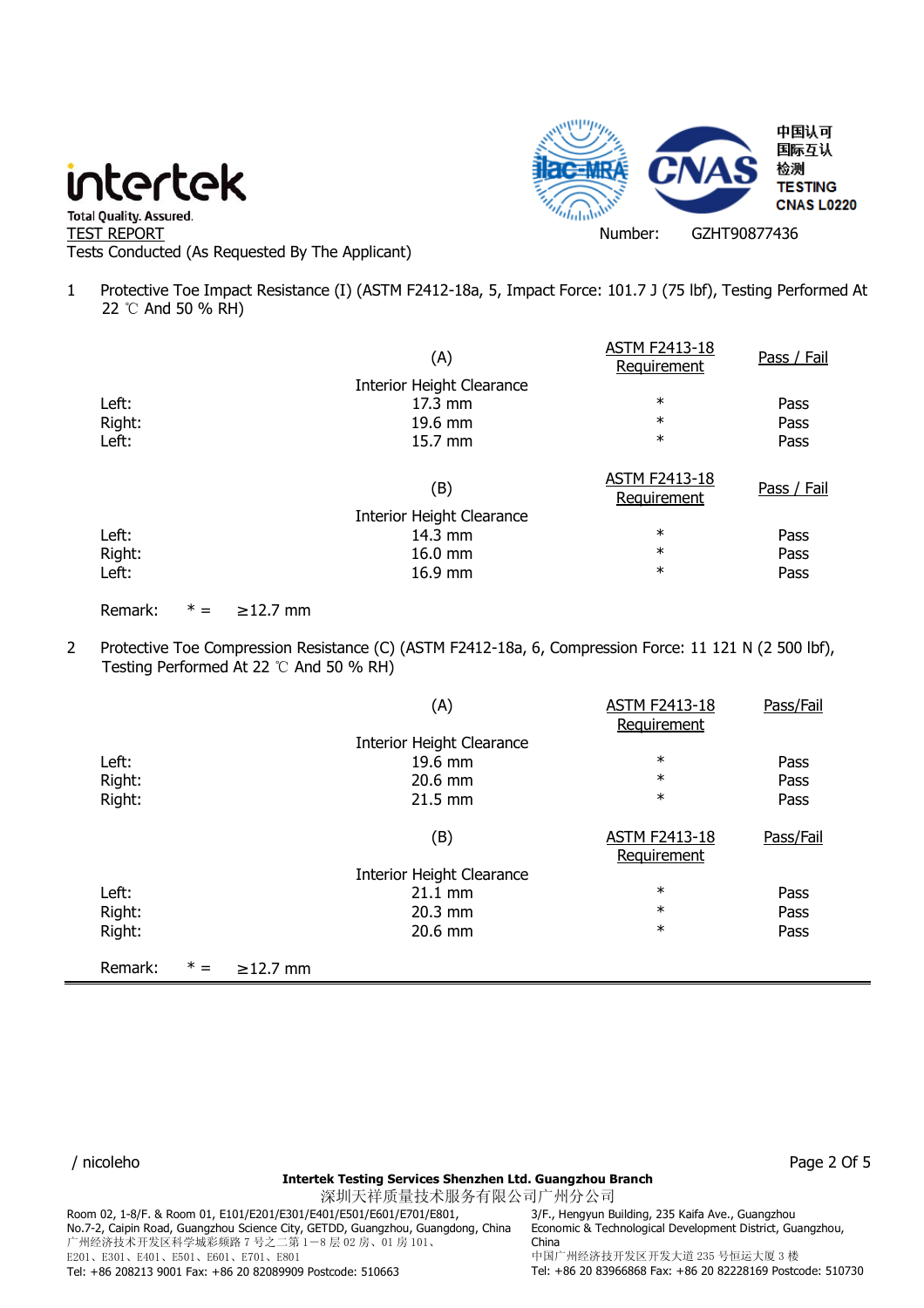

- " Total Quality. Assured.<br>TEST REPORT Number: GZHT90877436 Tests Conducted (As Requested By The Applicant)
- 3 Static Dissipative Footwear (SD) (ASTM F2412-18a, 10, Conditioned At 22 ℃ And 50 % RH For 24 h And Testing Performed At The Same Conditions.)

|                          | (A)                                            |                              | <b>ASTM F2413-18</b><br>Requirement | Pass/Fail |
|--------------------------|------------------------------------------------|------------------------------|-------------------------------------|-----------|
|                          | Left                                           | $8.5\times10^6$ Ω            | $\ast$                              | Pass      |
| Sample 1                 | Right                                          | $6.5 \times 10^6$ Ω          | $\ast$                              | Pass      |
|                          | One Pair                                       | $4.3 \times 10^6$ Ω          | $\ast$                              | Pass      |
|                          | Left                                           | $8.8\times10^6$ Ω            | $\ast$                              | Pass      |
| Sample 2                 | Right                                          | $6.1 \times 10^6$ Ω          | $\ast$                              | Pass      |
|                          | One Pair                                       | $4.0 \times 10^6$ Ω          | $\ast$                              | Pass      |
|                          | Left                                           | $9.2\times10^{\,6}$ $\Omega$ | $\ast$                              | Pass      |
| Sample 3                 | Right                                          | $8.7\times10^6$ Ω            | $\ast$                              | Pass      |
|                          | One Pair                                       | $5.9 \times 10^6$ Ω          | $\ast$                              | Pass      |
|                          | (B)                                            |                              | <b>ASTM F2413-18</b><br>Requirement | Pass/Fail |
|                          | Left                                           | $6.1 \times 10^6$ Ω          | $\ast$                              | Pass      |
| Sample 1                 | Right                                          | $4.9 \times 10^6$ Ω          | $\ast$                              | Pass      |
|                          | One Pair                                       | $3.5 \times 10^6$ Ω          | $\ast$                              | Pass      |
|                          | Left                                           | $6.0 \times 10^6$ Ω          | $\ast$                              | Pass      |
| Sample 2                 | Right                                          | $6.8 \times 10^6$ Ω          | $\ast$                              | Pass      |
|                          | One Pair                                       | $4.0 \times 10^6$ Ω          | $\ast$                              | Pass      |
|                          | Left                                           | $6.9 \times 10^6$ Ω          | $\ast$                              | Pass      |
| Sample 3                 | Right                                          | $5.8\times10^6$ Ω            | $\ast$                              | Pass      |
|                          | One Pair                                       | $4.1 \times 10^6$ Ω          | $\ast$                              | Pass      |
| Remark:<br>$^{\ast}$ $=$ | SD 100 : $1 \times 10^6$ Ω ~ $1 \times 10^8$ Ω |                              |                                     |           |

#### / nicoleho Page 3 Of 5

#### **Intertek Testing Services Shenzhen Ltd. Guangzhou Branch**

深圳天祥质量技术服务有限公司广州分公司 Room 02, 1-8/F. & Room 01, E101/E201/E301/E401/E501/E601/E701/E801, No.7-2, Caipin Road, Guangzhou Science City, GETDD, Guangzhou, Guangdong, China 广州经济技术开发区科学城彩频路 7 号之二第 1-8 层 02 房、01 房 101、 E201、E301、E401、E501、E601、E701、E801 Tel: +86 208213 9001 Fax: +86 20 82089909 Postcode: 510663

3/F., Hengyun Building, 235 Kaifa Ave., Guangzhou Economic & Technological Development District, Guangzhou, China 中国广州经济技开发区开发大道 235 号恒运大厦 3 楼 Tel: +86 20 83966868 Fax: +86 20 82228169 Postcode: 510730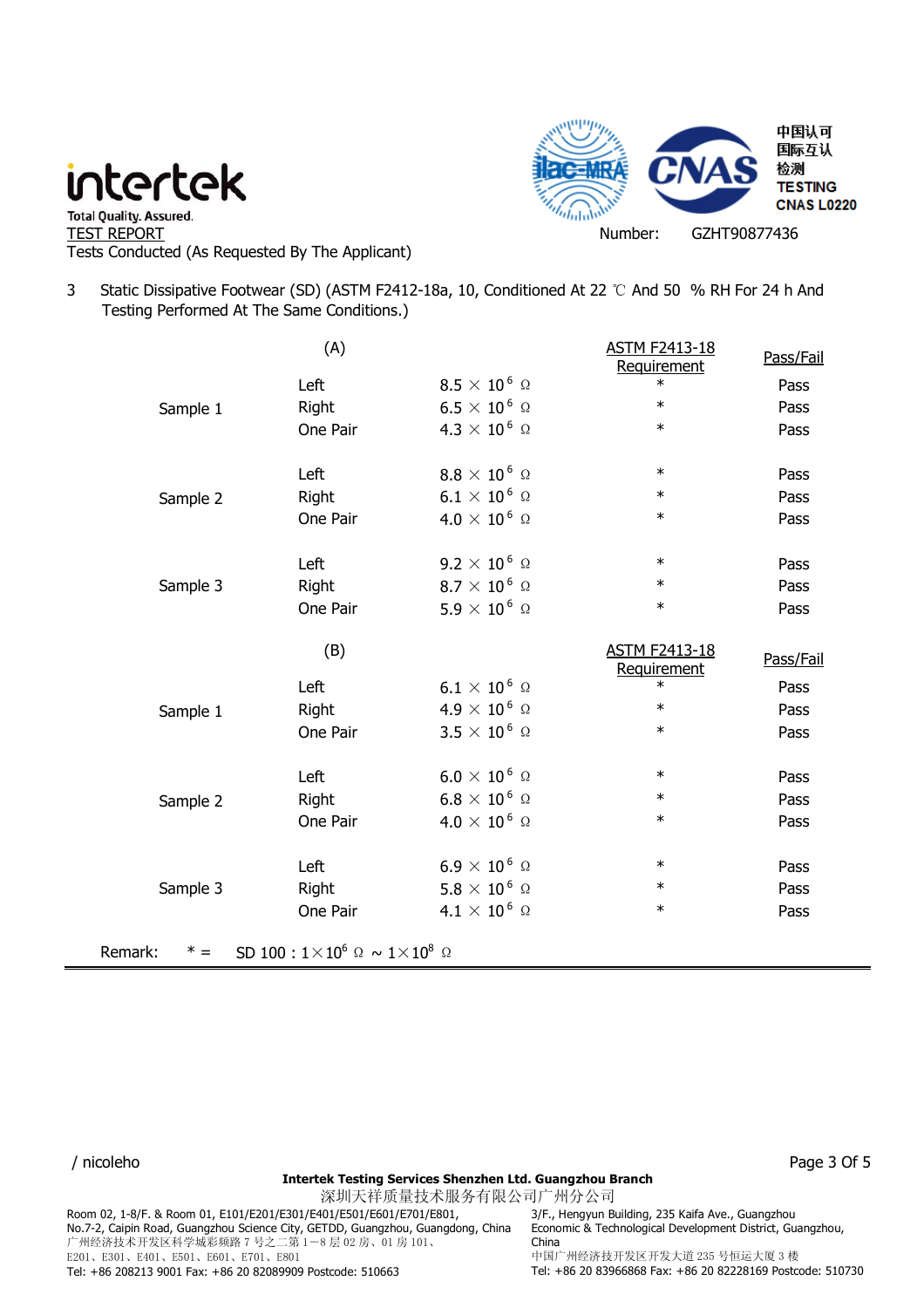

- " Total Quality. Assured.<br>TEST REPORT Number: GZHT90877436 Tests Conducted (As Requested By The Applicant)
- 4 Puncture Resistance Footwear (PR) (ASTM F2412-18a, 11, Conditioned At 22 ℃ And 50 % RH For 24 h And Testing Performed At The Same Conditions.)

|        | (D)                                   | <b>ASTM F2413-18</b> | Pass/Fail |
|--------|---------------------------------------|----------------------|-----------|
|        |                                       | Requirement          |           |
|        | The Test Pin Did Not Penetrate Beyond | Min. 1 200 N $(*)$   | Pass      |
| Left : | The Face Of The Material Nearest The  |                      |           |
|        | Foot Before 1 200 N.                  |                      |           |
|        | The Test Pin Did Not Penetrate Beyond | Min. 1 200 N $(*)$   | Pass      |
| Right: | The Face Of The Material Nearest The  |                      |           |
|        | Foot Before 1 200 N.                  |                      |           |
|        | The Test Pin Did Not Penetrate Beyond | Min. 1 200 N $(*)$   | Pass      |
| Right: | The Face Of The Material Nearest The  |                      |           |
|        | Foot Before 1 200 N.                  |                      |           |

Remark: \* = The Test Pin Does Not Visually Penetrate Beyond The Face Of The Material Nearest The Foot.

5 Flex Resistance For Puncture Resistant Devices (ASTM F2412-18a, 11.7 & CSA Z195-14, 6.3.2)

|         | (D)                                                                                 | <b>ASTM F2413-18</b>  | Pass/Fail |
|---------|-------------------------------------------------------------------------------------|-----------------------|-----------|
| Left:   | No Signs Of Cracking After $1.5 \times 10^6$<br>Flexes.                             | Requirement<br>$\ast$ | Pass      |
| Right   | No Signs Of Cracking After $1.5 \times 10^6$<br>Flexes.                             | $\ast$                | Pass      |
| Left:   | No Signs Of Cracking After $1.5 \times 10^6$<br>Flexes.                             | $\ast$                | Pass      |
| Remark: | No Signs Of De-lamination Of Layers Or Cracking After 1.5 x 10 <sup>6</sup> Flexes. |                       |           |

/ nicoleho Page 4 Of 5

### **Intertek Testing Services Shenzhen Ltd. Guangzhou Branch**

深圳天祥质量技术服务有限公司广州分公司 Room 02, 1-8/F. & Room 01, E101/E201/E301/E401/E501/E601/E701/E801, No.7-2, Caipin Road, Guangzhou Science City, GETDD, Guangzhou, Guangdong, China 广州经济技术开发区科学城彩频路 7 号之二第 1-8 层 02 房、01 房 101、 E201、E301、E401、E501、E601、E701、E801 Tel: +86 208213 9001 Fax: +86 20 82089909 Postcode: 510663

3/F., Hengyun Building, 235 Kaifa Ave., Guangzhou Economic & Technological Development District, Guangzhou, China 中国广州经济技开发区开发大道 235 号恒运大厦 3 楼 Tel: +86 20 83966868 Fax: +86 20 82228169 Postcode: 510730